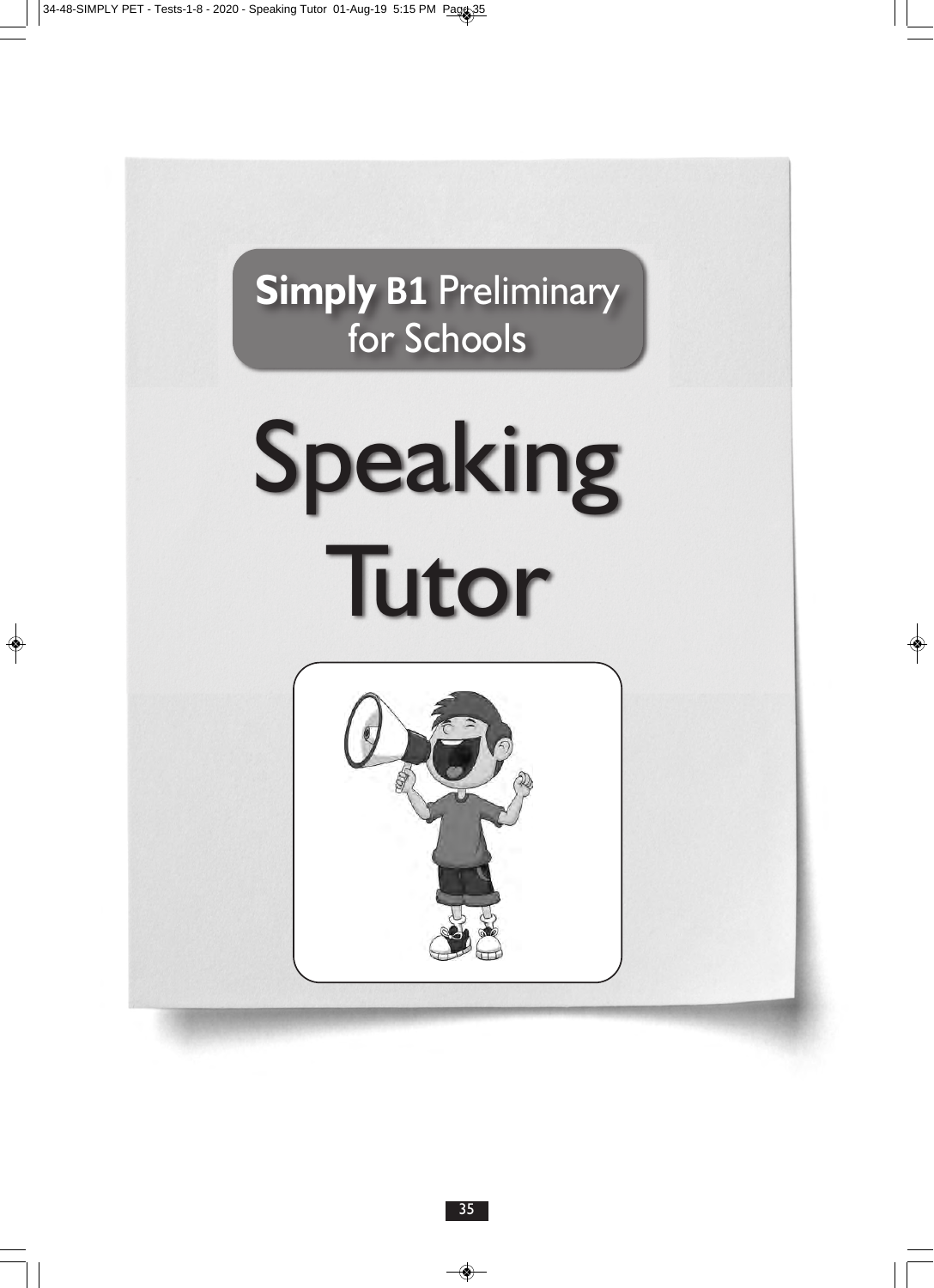#### **Part 4**

It is important to give reasons for your answers and not just say 'yes' or 'no' or give one-word answers, here.

#### **Questions**

#### **Are you a member of any club?**

*Iocal drama/youth/sports/art club, learn new skills, practise activities, share common interests with people, make new friends, have fun together* 

#### **Do you do anything to protect the environment? (Why/Why not?)**

*Yes: recycle, use public transport, carefully throwing out of litter/waste, walk/cycle to school, not waste water/food.* 

*No: not thought about it much, parents do some things, too busy studying, not old enough to worry about it, don't think it's a big problem* 

#### **Do you think we should all be doing more environmental activities? (Why?)**

*Yes: Everyone can help/is responsible. Governments can't do everything. Save world for future generations. Everyday little changes make a difference.* 

*No: Governments need to do everything. Too late to save the world. I don't do anything to harm the environment anyway.*

#### **What do you think is the biggest environmental problem nowadays? (Why?)**

*Transport causing air, sea, land pollution and noise pollution. Rubbish in sea/rivers, land is killing wildlife and plant life.* 

#### **Do you think children learn enough about the environment at school? (Why/Why not?)**

*Yes: more aware than ever before, information from governments/school/media, children growing up with the threat of global warming – want to do something about it*

*No: There is a need to be educated from very young age. Schools and parents need to teach them. It should become second nature for them to protect the environment. They are the next world leaders, scientists, environmentalists etc.*





#### **Part 2**

**Describing a photo: Making travel arrangements / Training**

#### **Useful Phrases**

*He/she seems to be (verb) + ing while the others are ..... They look as if they are...... They appear to be ...... I may be wrong but I think they ..... I get the impression that .......*

#### **1 Talking about a person / what someone looks like**

#### **Photo 1A**

Three people, probably mother and children

**Woman:** *probably in her thirties, fairly slim, long dark wavy hair, pale skin/complexion (colour of skin), nice white teeth, wearing jeans/striped top/casual clothes*  **Children:** *young, cute, casual clothes, girl older than boy, girl about 9, boy about 4. Girl: long straight fair hair like her mother, laughing. Βoy: blond curly hair, wearing a hat*

#### **Photo 1B**

Four boys are playing football all with their faces out of sight. They seem to be young teenagers. They're wearing football kits with numbers, part of two different teams. Three boys are in blue; maybe they're on the same team.

#### **2 Talking about a place / things you can see Photo 1A**

must be their living room at home; sofa, house plant in background; boy not wearing shoes, so not outside somewhere or public place

#### **Photo 1B**

football pitch, in city/town - cars, trees, buildings in background - no leaves on trees, so autumn/winter - dry and sunny day enjoying the game/match

#### **3 Other**

Describe what the person is / the people are doing and why you think this. Describe how they feel.

#### **Photo 1A**

*The girl is hugging her mother tightly while the boy has his arms wide open; maybe he is going to hug his mother later on. The woman is holding a map. Maybe they are planning a trip/holiday as the boy sitting on a suitcase. They are all very happy/excited.*

#### **Photo 1B**

*Maybe they are in a training session. The boy in foreground is waiting to get the ball. The boy in white is chasing the ball. The boy on the right is about to kick the ball*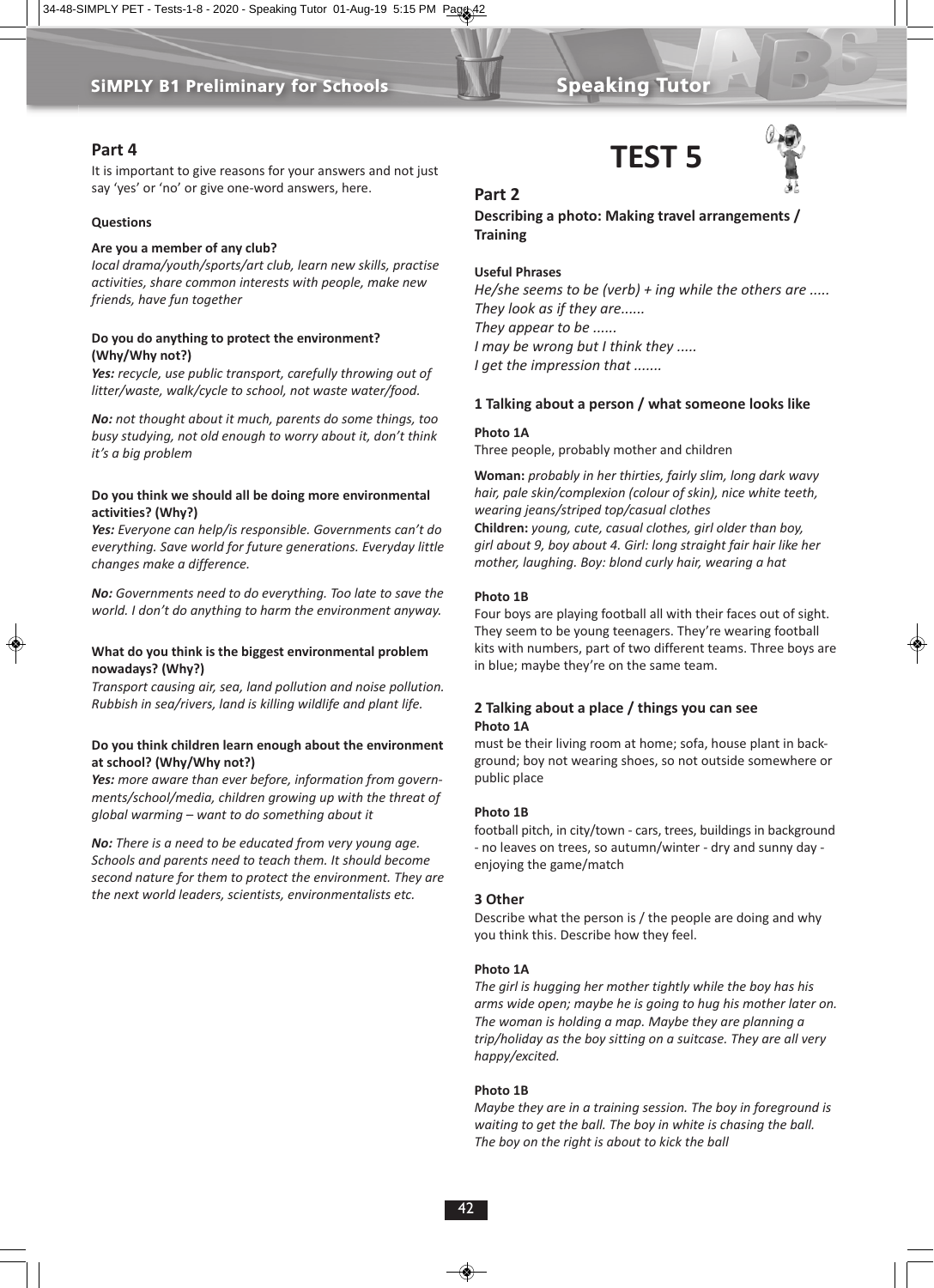

#### **Part 3**

#### **Vocabulary for part-time summer jobs**

waiter/waitress ice cream seller server in a fast food restaurant dog walker pizza delivery person childminder/babysitter shop assistant (IT/electrical goods/gadgets/smart phones /laptops/tablets)

#### **Useful Phrases**

*This job requires/is ....... whereas/but/ on the other hand ..... I think this job could be..... In order to do this job well.... This job involves ...... This would be the perfect job for someone who ....... You couldn't do this job unless .......... You would be well suited to this job because ........* 

#### **Saying about the good and bad things for each idea**

#### **waiter/waitress:**

*Good idea: meet lots of people, get tips as well as wages, free food/drinks at work* 

*Bad idea: get tired, feet ache, wages not very good*

#### **ice cream seller:**

*Good idea: chat to customers, eat ice cream, easy work Bad idea: boring, on your own, only busy in nice weather* 

#### **server in a fast food restaurant:**

*Good idea: busy/lots to do, not boring, chat to customers, free food at work, ok if weather bad Bad idea: too busy, feet ache, feel tired, unhealthy food* 

#### **dog walker:**

*Good idea: outside in fresh air, lots of exercise, play with dogs, no boss to tell you what to do*

*Bad idea: not nice in bad weather, dog might be unfriendly, get tired after one walk*

#### **pizza delivery person:**

*Good idea: out and about, not stuck in one place, get tips, get free food*

*Bad idea: not nice in bad weather, traffic make you late, difficult to find right house/address*

#### **childminder/babysitter:**

*Good idea: have fun with children, play a lot, in a nice house, no adults to tell you what to do Bad idea: children might be naughty, get sick, be unfriendly, miss their parents, cry*

#### **shop assistant:**

*Good idea: work in nice environment, sell things you are interested in, learn about different gadgets, get discount on products, doesn't matter what the weather is like Bad idea: need to know a lot about products, on your feet all day, tiring, just wages/salary – no tips*

#### **Saying which you think is the most suitable/best idea**

*In my opinion / I think .... is most suitable for him/her as he/she likes/is good at ...... Also it's really important that ........*

#### **Part 4**

It is important to give reasons for your answers and not just say 'yes' or 'no' or give one-word answers, here.

#### **Useful Phrases**

*One advantage of .......... The good thing about..... There are advantages and disadvantages to ............ The benefits of ............... are ............ I prefer........... to ............. On the whole/Generally I think that ........ is better than .........*

#### **Questions**

#### **Do you think it's a good idea for students to get a summer job? (Why/Why not?)**

*Yes: learn a skill, gain work experience, earn money, become more independent from parents, make new friends, gain confidence*

*No: too tiring, stressful, need a rest/holiday, too young to work*

**Would you like to be your own boss one day? (Why/Why not?)** 

*Yes: do whatever you want, no one to tell you what to do, employ people you like, work from home, keep all the earnings No: responsible for everything/everyone, lots of stress, pay all the bills, deal with all the problems, problem when sick*

#### **What would you like to do in ten years from today?**

*job satisfaction, earn good money, work with nice people, something creative, not too stressful, work abroad*

#### **Do you think it's better to work in a team or alone? (Why?)**

*Team: have nice colleagues, work together, get a promotion, help each other out, learn from each other. Alone: self-employed, run your own business, responsible for everything, too stressful, freedom to work when you want / do what you want to do, peaceful work environment, work from home*

#### **Would you rather work outside or indoors? (Why?)**

*Outside: fresh air, healthy, not stuck inside - not nice in bad weather, sometimes uncomfortable or tiring. Inside: nice work environment, warm and comfortable, doesn't matter about the weather - sometimes too hot/noisy/busy, stuck with people you don't like*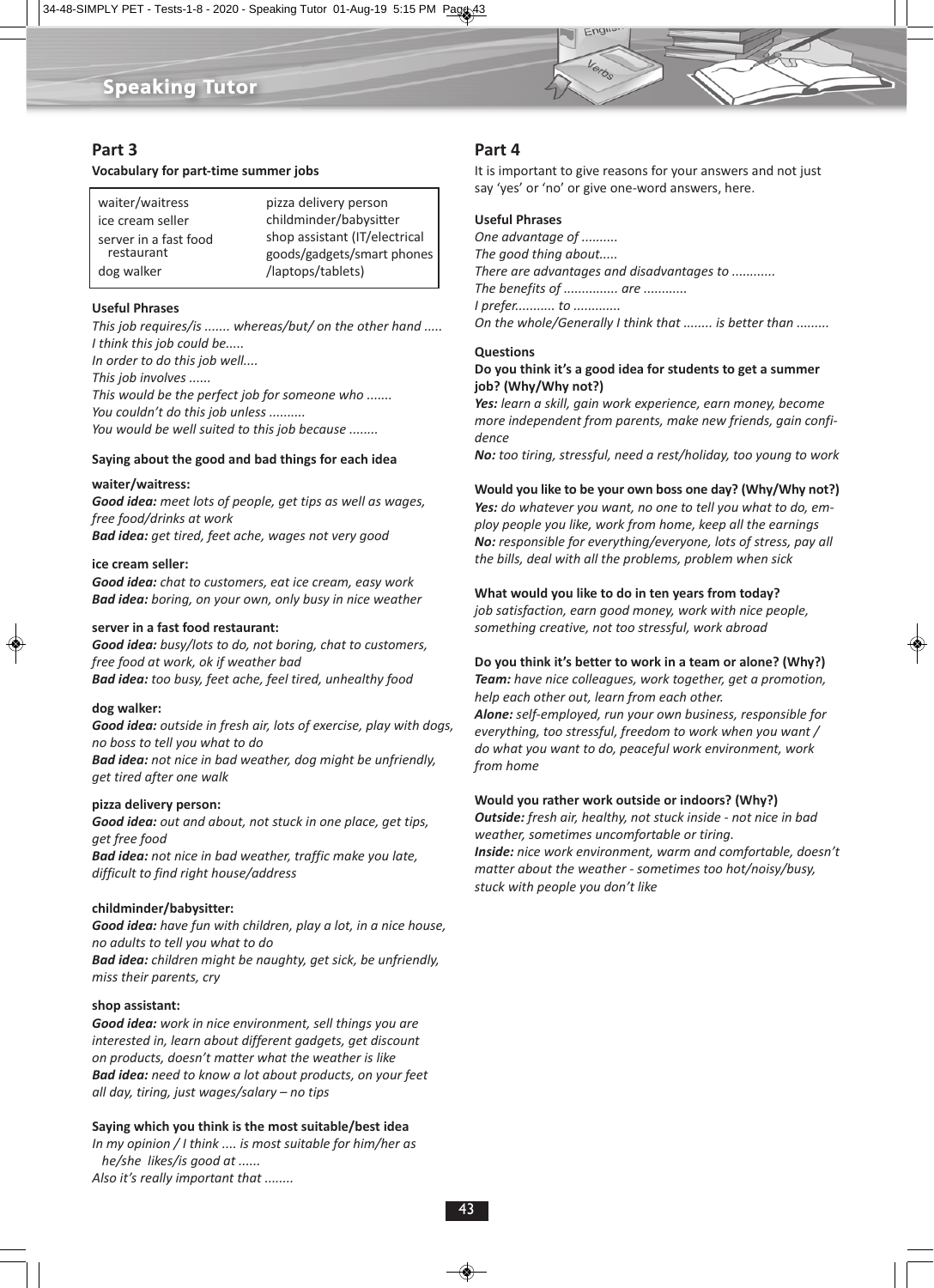## **TEST 6**



#### **Part 2**

**Describing a photo: Spending time outdoors / On holiday**

#### **1 Talking about a person / what someone looks like**

#### **Photo 1A**

*group of people of different ages, children and adults, look Asian, dark hair and quite dark complexion/skin, could be mother and children, winter coats, casual clothes, trainers*

#### **Photo 1B**

*probably family photo on holiday, maybe father is the photographer, mother, son and daughter look similar/alike, blond hair, fair complexion/skin*

#### **2 Talking about a place / things you can see Photo 1A**

*maybe in a park or some other public place, lots of trees and an old building in background* 

#### **Photo 1B**

*holiday on an island, at the sea, sitting on jet ski in the water, relaxed and happy*

#### **3 Other**

Describe what the person is / what the people are wearing /holding. What you think they are doing and why you think this. Describe the weather.

#### **Photo 1A**

*playing games, blowing bubbles and running around, all wearing warm clothes so must be winter*

#### **Photo 1B**

*all smiling, having a good time, wearing summer clothes/ swimming costumes and life jackets, bare feet*

#### **Expressions describing someone's physical appearance.**

*She has the same eyes as her mother. She looks (just) like her sister. He takes after his father. Mother and daughter look alike. She looks very similar to her cousin. They are identical twins. You can't tell them apart.*

#### **Words to describe how someone is dressed.**

| formal   | untidy        | fashionable |
|----------|---------------|-------------|
| informal | smart         | trendy      |
| casual   | eccentric     | glamorous   |
| worn     | old-fashioned | stylish     |

#### **Part 3**

#### **Vocabulary for a trip to London**

| theme park<br>bus tour<br>art gallery<br>restaurant<br>sightseeing<br>shopping | museums |
|--------------------------------------------------------------------------------|---------|
|--------------------------------------------------------------------------------|---------|

#### **Useful Phrases and Expressions**

*Personally I'd prefer to/I'd rather .... I suggest that we .... I'm not keen on ... I'm not a great fan of ..... Why don't we ....... ....... doesn't really appeal to me. How about .... I'd very much like to ..... I'm not really into .....*

#### **Saying the good and bad things for each idea**

**theme park:** *Good things: exciting, lots to do, have fun Bad things: expensive, some people don't like the rides, could go to a theme park in any city, not unique to London*

**restaurant:** *Good things: fish and chips are traditional, nice to eat, very tasty, not too expensive Bad things: not everyone likes fish, not healthy food, limited menu (for vegetarians, vegan etc)* 

**sightseeing:** *Good things: lots to see and do, visit famous places, get to know London, guided tour Bad things: very expensive entrance tickets, feel exhausted, too much walking, can't see everything you want to see, crowded places*

**bus tour:** *Good things: easy way to see lots of places, can't get lost, can jump on and off the bus, not too expensive, not tiring, good view from top of bus, sit downstairs if weather bad, listen to guide Bad things: see things very quickly, no time at each place, get stuck in traffic, buses very crowded* 

**art gallery:** *Good things: interesting exhibitions, permanent collection, temporary exhibition, fine art, sculpture, paintings, ceramics, good in bad weather Bad things: boring for some people, depends on exhibition/works of art on show, some galleries are expensive to go into*

**shopping:** *Good things: have fun buying things, different shops to the ones you are used to, famous department stores and shops, buy souvenirs/presents, sales/bargains Bad things: need lots of money, crowds, boring for some people, can shop at any time*

**museums:** *Good things: see, interesting objects, interactive displays, unusual objects/artefacts, good in bad weather, have lunch in the cafe, buy things in the museum shop, educational Bad things: boring for some people, the entrance fee might be expensive, can be too noisy if large group of you*

#### **Saying which you think is the most interesting thing to do on your London trip**

*In my opinion / I think .... is most interesting because ...*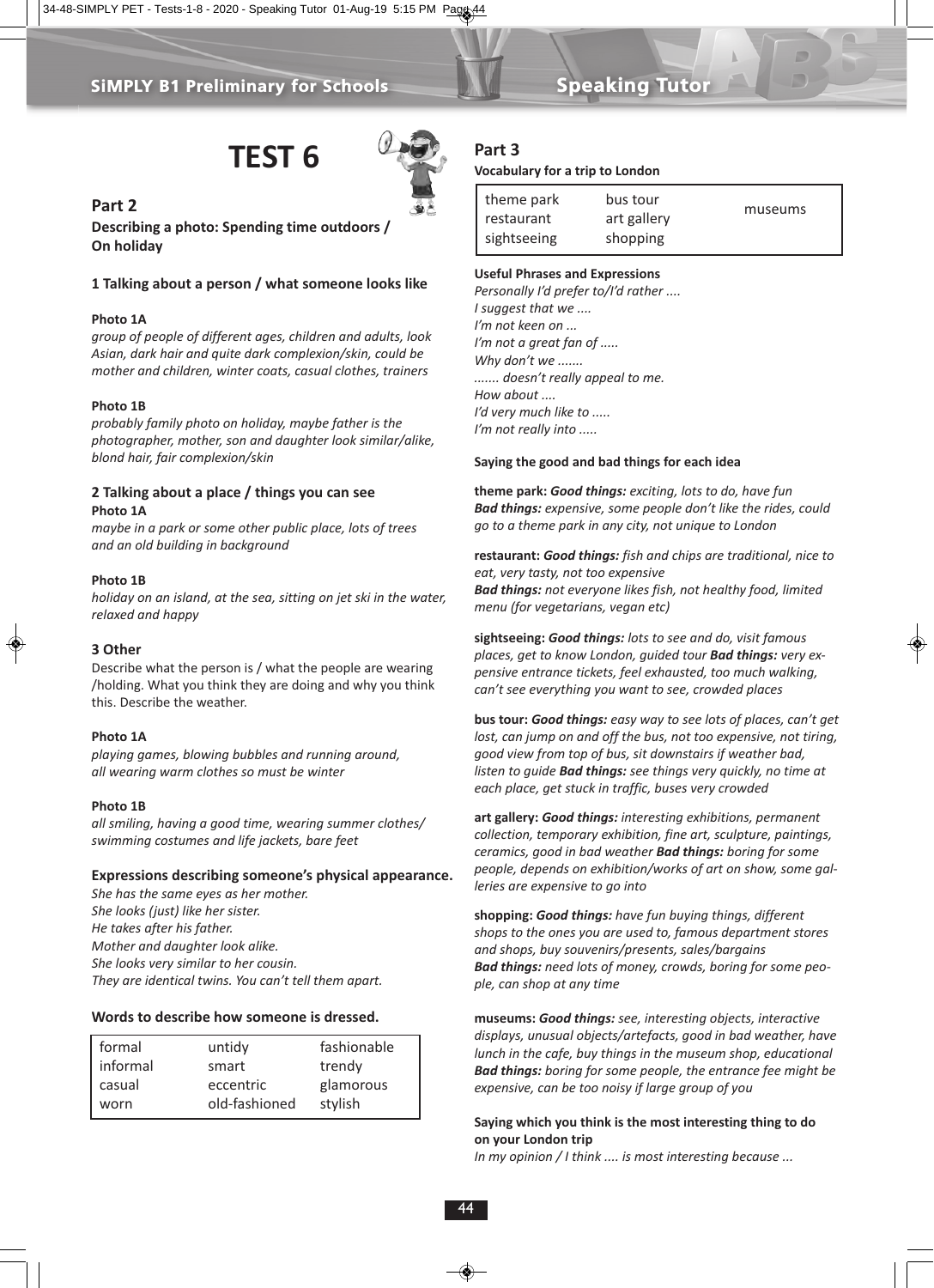### Speaking Tutor

#### **Part 4**

It is important to give reasons for your answers and not just say 'yes' or 'no' or give one-word answers, here.

#### **Questions**

#### **Do you like visiting new places? (Why/Why not?)**

*Yes: good to explore, unexpected discoveries, research before visit, see famous places, experience things for the first time, different culture, food etc. get away from it all No: don't like the unexpected, get lost easily, not sure if safe, don't know anyone, miss home comforts*

#### **What is the most interesting place you have visited?**

*talk about a place that impressed you, mention the culture, buildings of interest, natural beauty of a place, interesting things to see and do, what the local people were like, the weather/climate, accommodation, restaurants and bars, atmosphere of place, busy and exciting, quiet, calm and beautiful, the best thing about it*

#### **Would you rather go on a cruise or a road trip? (Why?)**

*Cruise: Good things: relaxing, slow pace of life, everything you need on board, meet new people/passengers, entertainment/ food in evening, all inclusive, see lots of places, safe Bad things: stormy/rough weather, seasick, stuck on ship, can't choose where you go, be back on ship on time, stuck with same people every day, very expensive*

*Road trip: Good things: plan where you want to go, complete control of trip, visit lots of different places, stop when you want to, listen to favourite music* 

*Bad things: stuck in traffic, get tired driving, bad weather, dangerous road conditions, need to have enough fuel, find a petrol station, might get lost, have an accident*

#### **What can you learn by travelling to new places?**

*different cultures and traditions, try new food and drink, meet new people, learn a foreign language, visit famous places, live a different way of life, start to think differently, become more independent, gain confidence, travel broadens the mind*

#### **Do you like travelling by train? (Why/Why not?)**

*Yes: comfortable, no stress, look out the window, enjoy the view, not tiring, keep away from busy roads, no traffic jams or parking problems, read a book, do a crossword, play games on computer, listen to music, chat to friends, eat and drink while travelling*

*No: delays and cancellations, some train journeys expensive/ very long, can get bored, sometimes too crowded, have to stand, sit next to unpleasant passengers*

## **TEST 7**



#### **Part 2**

**Describing a photo: Enjoying the warm weather / Celebrating** 

#### **1 Talking about a person / what someone looks like**

#### **Photo 1A**

Five quite young children running into the sea

**children:** *three kids with pale skin, two dark. 4 boys, each about 9 years old, girl about 12. Two of the boys have dark curly afro hair, the other two boys have short straight hair, girl has long straight hair, all have wet hair* **clothes:** swimming costumes, shorts, no tops or shoes

#### **Photo 1B**

Three children, a boy and two girls, about 8 years old at a (birthday) party.

**children:** *boy has short dark hair, girl in the middle has very long blond hair, girl on the right has shoulder length or long dark hair*

**clothes:** *casual, only see top half of the children, boy wearing red, blue and white checked shirt with long sleeves, girl in middle wearing pink and white spotted blouse or dress, girl on the right wearing a blue blouse or dress*

#### **2 Talking about a place / things you can see**

#### **Photo 1A**

*sandy beach with small waves, sunny day, must be hot as children are just wearing swimming costumes/shorts, can't see anything else around the children as they fill the image, children holding hands and running into the sea together, having a great time, probably on holiday*

#### **Photo 1B**

*can't see where they are but probably inside, decorations, coloured flags behind them, drinks and cake in foreground, out of focus. Throwing coloured paper (streamers) into the air, celebrating, having a party, probably a child's birthday. Looks like the boy and girl on the sides are throwing the streamers over the girl in the middle so it must be her birthday. They are all smiling.*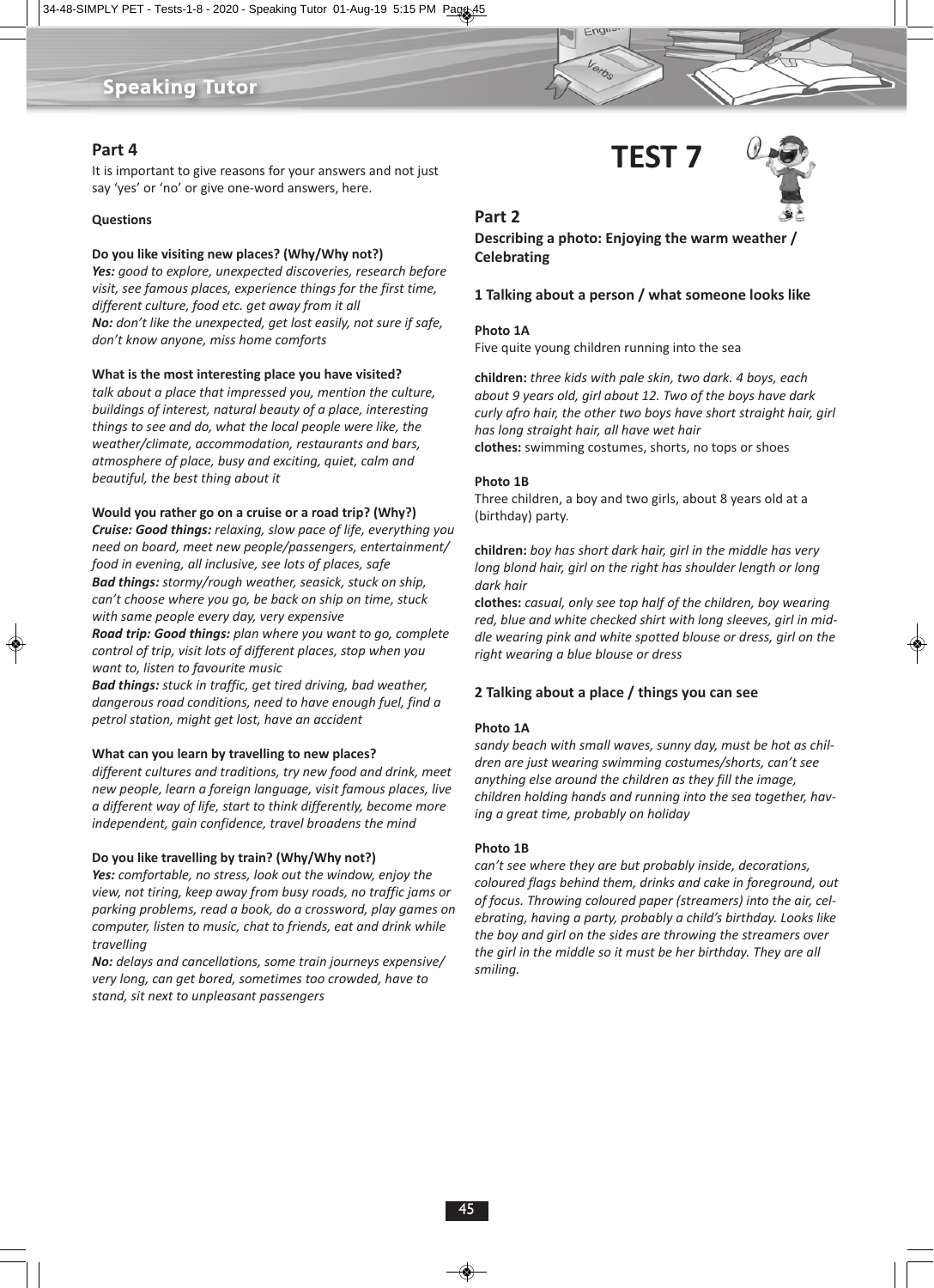#### **Part 3**

#### **Vocabulary for Buying a Present**

| bunch of flowers<br>book | cinema ticket       |
|--------------------------|---------------------|
| mug/cup                  | throw/have/organise |
| pen                      | a party             |

#### **Useful words and phrases**

*expensive, generous, cheap, mean, thoughtful, unusual, hand-made, personal, creative, stylish, glamorous, surprise gift, wrapping paper, label, give something a lot of thought, go to a lot of effort, spend a lot of time over choosing, especially/just for you, for someone special, a special occasion, celebrate/celebration, congratulations, leaving present, thank-you present, many happy returns (of the day), show your pleasure/love*

#### **Discussing each idea**

**flowers:** *Yes: beautiful, special bouquet, choose favourite colours/flowers, easy to arrange* 

*No: don't last long, throw away when they die, not very original idea, can't keep them forever*

**book:** *Yes: a special book, something interesting, beautiful illustrations/photographs, write students' names inside book or special message, keep forever No: probably already got lots of books, difficult to choose right book, not very personal* 

**mug/cap:** *Yes: have one made specially, remember class whenever have coffee, keep forever No: not very generous, boring present, too cheap* 

**pen:** *Yes: something that will be used often, keep forever, can buy a beautiful/expensive one, appropriate present for a teacher. No: no one writes letters any more, not very original for teacher*

**cinema ticket:** *Yes: go and relax, see a good film, evening out with a friend. No: a bit cheap, not personal, can go to the cinema any time, doesn't last forever* 

**party:** *Yes: everyone can go, special guest, have a bbq, all talk to teacher to say goodbye, play nice music, have a lovely time to remember forever. No: no lasting gift to keep, difficult to arrange, weather may not be good, expensive to pay for everything*

#### **Saying which you think is the best present for your teacher** *In my opinion / I think .... is the best because ...*

*Without a second thought I believe we should buy him/her ...*

#### **Useful Phrases and Expressions**

**Starting the discussion** *Where should we start/begin? Let's start/begin with ...... How about starting with .....?*

#### **Agreeing**

*Absolutely, ... That's a good/excellent point That's interesting/true/right/great I really like the idea of ...... That sounds exciting/perfect/brilliant/wonderful/just right to me.*

#### **Disagreeing**

*I don't think this is a good/suitable/interesting choice/option. Not exactly! Why not choose the ....? I'm not sure about that. I bet nobody would be interested in/*

*like/agree ......*

*I'm not sure I'd go along with this.........*

#### **Closing the discussion**

*I think we've decided on the ..., haven't we?*

- *I suppose we've already decided.*
- *I think we've talked about/discussed everything, haven't we?*

#### **Part 4**

It is important to give reasons for your answers and not just say 'yes' or 'no' or give one-word answers here.

#### **Questions**

#### **Do you have a favourite teacher? Who is it?**

*say what teacher teaches: art, history, science, geography, drama etc. Say why you like them, talk about their personality and explain how they have helped you.* 

#### **What do you think makes a good teacher?**

*funny, interesting, understanding, easy to understand, supportive, friendly, sympathetic, not too much homework, explain things clearly, respect the children, need to be strict enough but not too strict*

#### **Would you like to be a teacher? (Why/Why not?)**

*Yes: good to help children, change someone's life, help children with their problems, give them confidence, make them believe in themselves, rewarding job, job satisfaction, see children grow/develop, long holidays*

*No: difficult to control children, naughty/rude children, many rules, punishments, not paid very well, lots of marking, parents not always supportive* 

#### **Which subject do you think is interesting? (Why?)**

*choose a subject, say what you like about it – enjoyable, interesting, lots to learn, have fun, gain new skills/knowledge*

#### **Do you think it is important for students to like their teachers? (Why/Why not?)**

*Yes: need good relationship, look forward to their lesson, easy to talk to, not be nervous or frightened of them, relate to them, trust them, able to tell them your problems/if you don't understand something*

*No: as long as the lessons are good/easy to understand, not supposed to be your friend, need to keep a distance, generation gap, a bit like a parent, must respect them*

#### **Useful phrases and vocabulary**

*maintaining standards in the classroom taking/sitting/passing/failing exams exam pressure be well prepared inspire incentive to work harder strong/bright student weak/poor student positive/negative attitude connect with students have a good influence on encourage*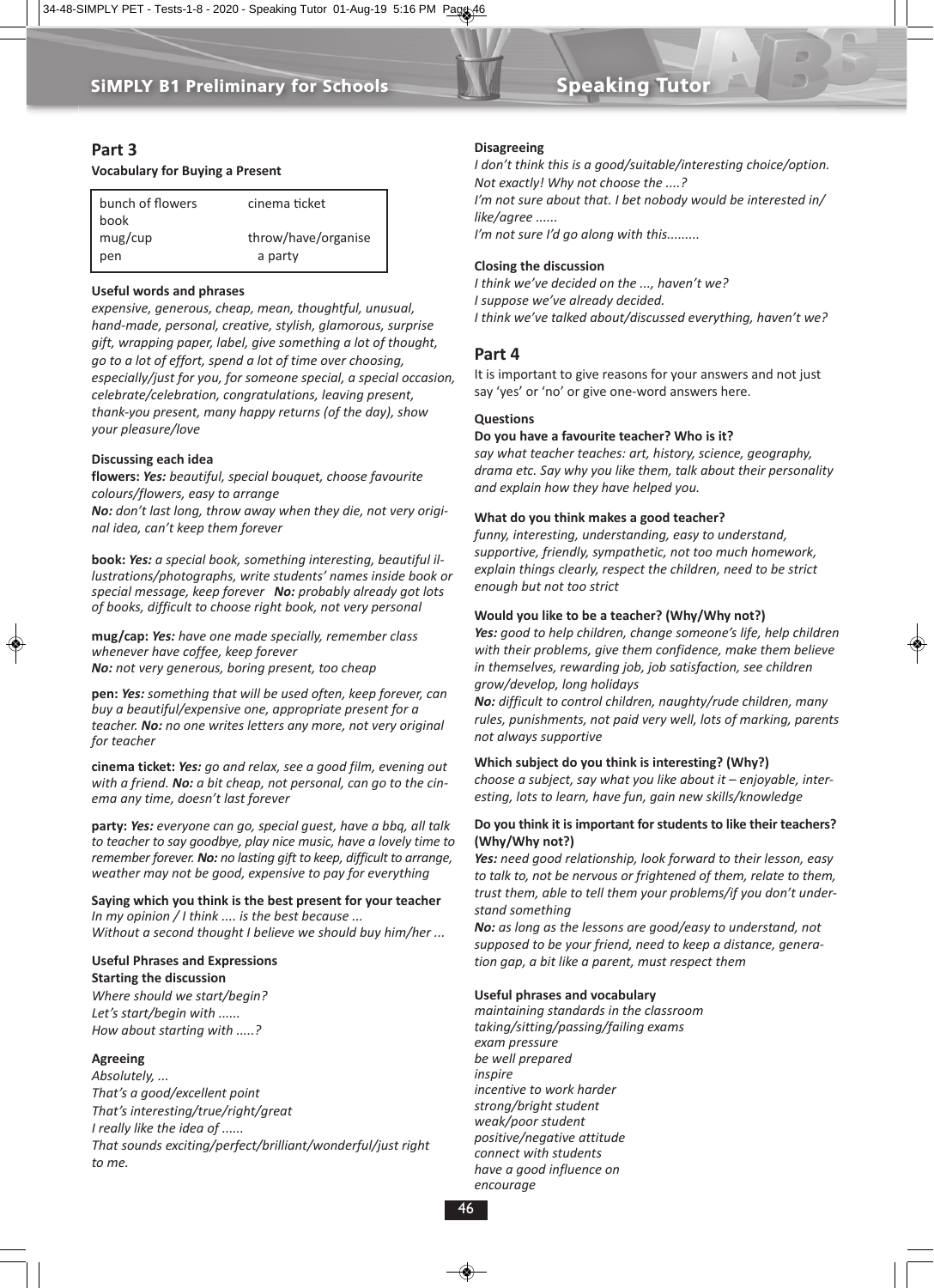### Speaking Tutor





#### **Part 2**

**Describing a photo: Spending time with friends / Having fun as a family**

#### **Useful vocabulary**

close friend best friend someone I know schoolmate classmate neighbour know very well

hardly know met once or twice spend all our time together meet up when we can quality time together generation gap

**main family:** a family unit that has father, mother and children **also:** step or half brother/sister/mother/father **extended family:** uncles, aunts, cousins, grandparents adopted, foster family, only child, single parent family, single, engaged, married, divorced, widow, widower

#### **1 Talking about a person / what someone looks like**

#### **Photo 1A**

Two teenage boys, about 16 years old

*Boy on the left: short, dark, curly hair; brown eyes, pale complexion/skin, wearing blue, white and grey striped T-shirt Boy on the right: short, blond wavy hair, blue eyes, pale complexion/skin, nice teeth/smile, wearing dark T-shirt, can't see much of his body* 

#### **Photo 1B**

Family photo, mother, father and two daughters doing something together

*Father and mother about 30, late twenties, children about 6 and 2 years old.* 

*Father: short, brown, wavy hair, pale complexion/skin, wearing a grey and white striped T-shirt*

*Mother: long, dark hair, held back behind her head away from her face, ponytail, wearing make-up, red lipstick, nice teeth/ smile, wearing a blue blouse* 

*Girl on the left: very long, straight, fair hair, wearing blue and white flowery dress and rabbit ears on her head Younger daughter: not much more than a baby, very short*

*brown hair, wearing purple dress and rabbit ears on her head*

#### **2 Talking about a place / things you can see**

#### **Photo 1A**

*background behind them not in focus but looks like a living room, maybe one of their houses, can see a sofa, window behind them*

#### **Photo 1B**

*probably at home, might be Easter as they are painting eggs different colours and there is a toy rabbit on the table, coloured eggs and paints on table*

#### **3 Other**

Describe what the person is/people are doing and why you think this. Describe how they feel.

#### **Photo 1A**

*boys seem happy, excited and very involved in what they are looking at on the computer screen, could be watching a film/video, playing a game, listening to music, chatting to a friend online*

#### **Photo 1B**

*father holding egg for older girl, mother holding young girl on her lap and holding green and white spotted egg, having a lovely family time together, all really happy and involved in what they are doing*

#### **Useful phrases/expressions**

*Judging by the clothes they are wearing / the expressions on their face / the way they are looking at ... I would say that ... It's hard to say but it seems to me that.... It's obvious/clear that .... Apart from that ... From what I can see ... I get the impression that ...*

#### **Part 3**

#### **Vocabulary for celebrating a special occasion**

| disco                  | meal out in a restaurant |
|------------------------|--------------------------|
| cinema (romantic film) | music festival           |
| day on the beach       | see a comedian           |
| funfair/theme park     |                          |

#### **Useful Phrases and Expressions**

#### **Expressing a preference**

*....... would be more appealing to teens than ..... I think ....is a better suggestion than ........ I'd go for ..... because .........*

#### **Asking about preference**

*What do you say? Wouldn't you say that ........... Which appeals to you most? Do you like the sound of ........ more than .........?*

#### **Discussing each idea**

**disco:** *Yes: have fun dancing, listening to music, DJ have a drink, meet new people No: no chance to have a chat, music too loud, sometimes expensive, not everyone likes disco music*

*cinema (romantic film): Yes: can do whatever the weather, not too expensive No: no chance to talk to each other, not everyone likes romantic music, can always go to the cinema so not special, only for a couple of hours*

**day on the beach:** *Yes: can do lots of different things, play games, swim, have a picnic/bbq, chat, get a suntan, relax with friends, cheap to do No: problem if weather not good, some people not keen on swimming or sunbathing, might need transport to get there and back*

**funfair/theme park:** *Yes: lots of different rides to go on, things to see and do, buy some fast food and drinks, chat with friends, exciting, the thrill of the rides No: expensive to pay for rides, only go on a few, some people scared of them, too crowded, food not very good quality*